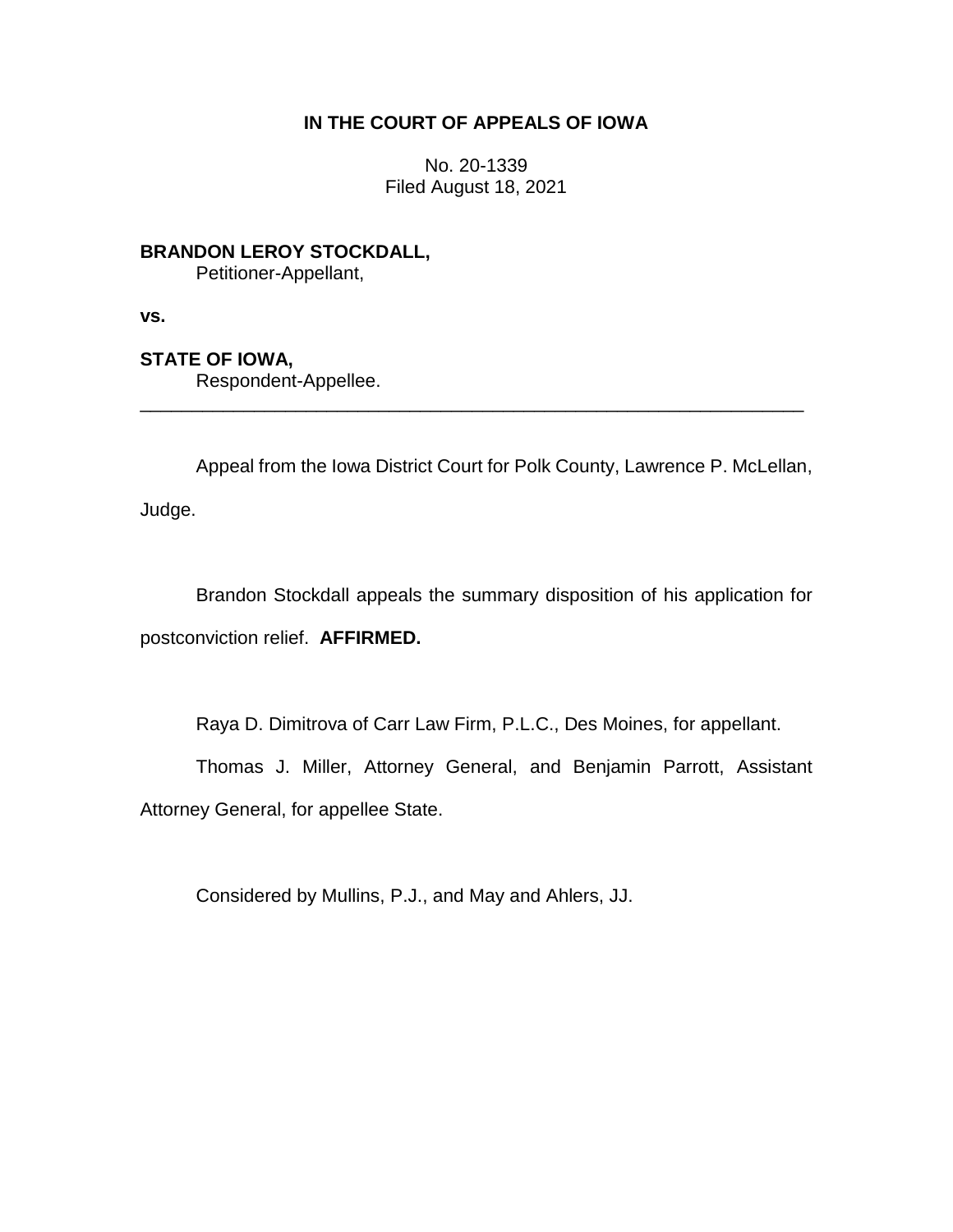**MULLINS, Judge.**

Sentence was imposed upon Brandon Stockdall's criminal conviction in July 2015. No appeal was taken. He filed an application for postconviction relief (PCR) in May 2020. The State moved for summary disposition based on the expiration of the three-year statute of limitations contained in Iowa Code section 822.3 (2020). In his resistance, Stockdall argued "the court should find that equitable tolling applies to this case," but acknowledged appellate courts "have consistently rejected equitable tolling under Iowa Code chapter 822," while asserting "that should change." He additionally asserted he was not aware of his ability to pursue PCR "until the spring of 2020," and he pursued said ability as soon as he became aware.

Following a brief hearing, the court granted the State's motion for summary disposition, finding the matter time-barred and rejecting the request for the applicability of equitable tolling. On appeal, Stockdall argues we "should adopt equitable tolling to actions arising under Iowa Code chapter 822." "[T]his court has frequently held that equitable tolling does not apply to section 822.3." *Smith v. State*, No. 19-0384, 2020 WL 110398, at \*1 (Iowa Ct. App. Jan. 9, 2020); *id.* at \*1 n.2 (collecting cases); *see Lang v. State*, No. 20-0510, 2021 WL 1400074, at \*1 (Iowa Ct. App. Apr 14, 2021) (repeating the same holding); *Johnson v. State*, No. 19-1949, 2021 WL 210700, at \*4 (Iowa Ct. App. Jan. 21, 2021) (same); *see also Khouanmany v. State*, No. 19-0966, 2021 WL 616125, at \*2 (Iowa Ct. App. Feb. 17, 2021) (noting *Allison v. State*, 914 N.W.2d 866, 891 (Iowa 2019) "did not adopt equitable tolling").

2